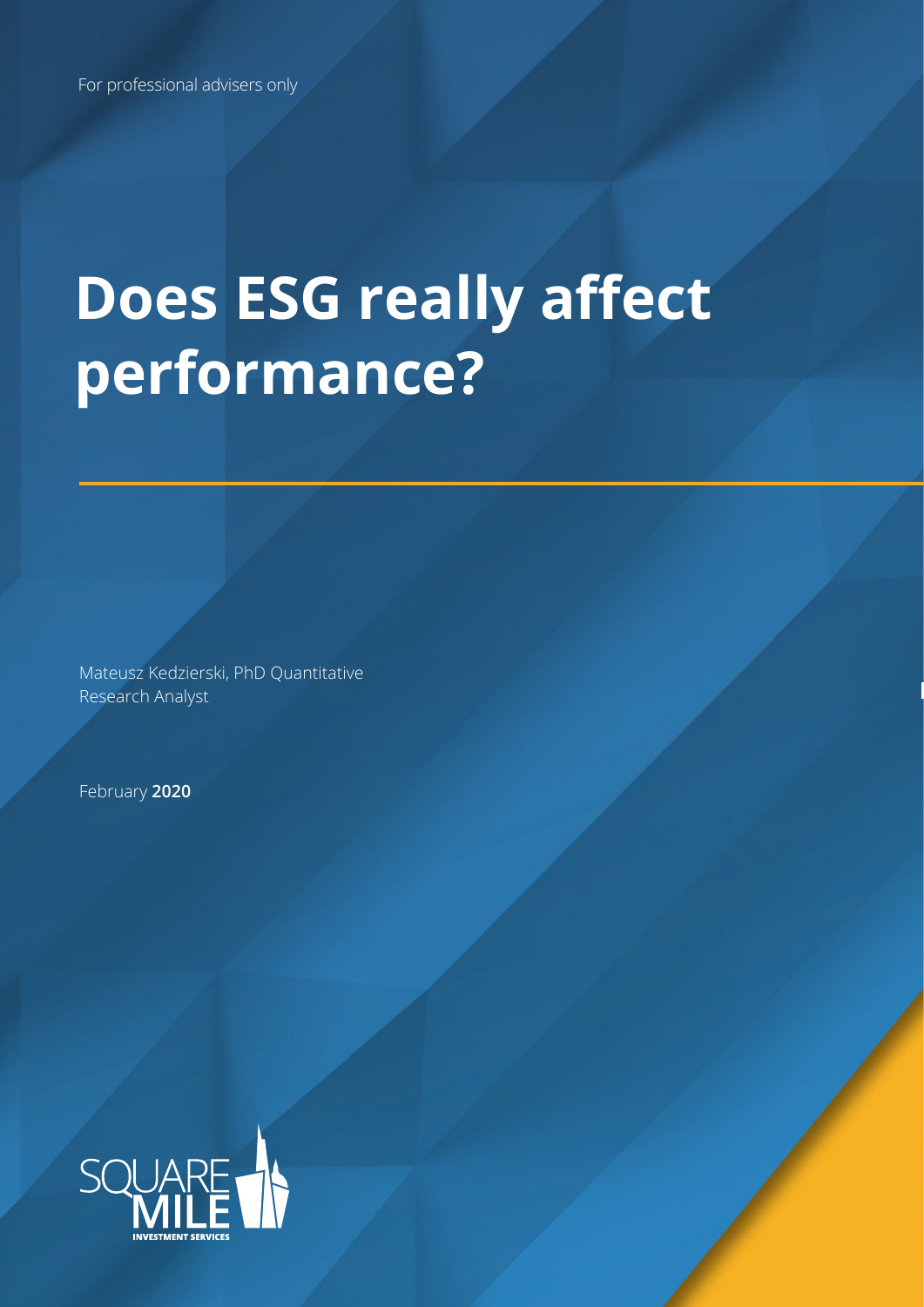### **DOES ESG REALLY AFFECT PERFORMANCE?**

The commitment of the investment industry to ESG (Environmental, Social and Governance) and Responsible investment has been growing steadily in the past few years. However, recently it has become an unescapable theme. The average number of ESG\ Responsible funds launched for sale in the UK per year has increased from 3 in the 1990s to 20 a year this decade. However, in the last 3 years alone the average number of ESG/Responsible fund launches rose considerably to 34 fund launches per year. This demand is also evident in the growth of assets under management.

*Figure 1: Assets under management growth excluding passives for funds focused on ESG/Responsible (blue) and the rest of the universe (orange).*



### *Source: FE Analytics*

The chart above shows a clear increase in the demand for ESG/Responsible solutions, where the size of assets under management for these starts to grow at an increasing rate compared the rest of the fund universe. Although in absolute terms the size of the ESG/Responsible universe is magnitudes smaller, as seen in figure 2, with respect to the total fund universe size. Less than 4% of funds are dedicated to providing exposure to either ESG or Responsible investment.



*Figure 2: Number of ESG\Responsible fund launches excluding passives relative to the rest of the universe (right axis) and in total (left axis)*

*Source: FE Analytics*

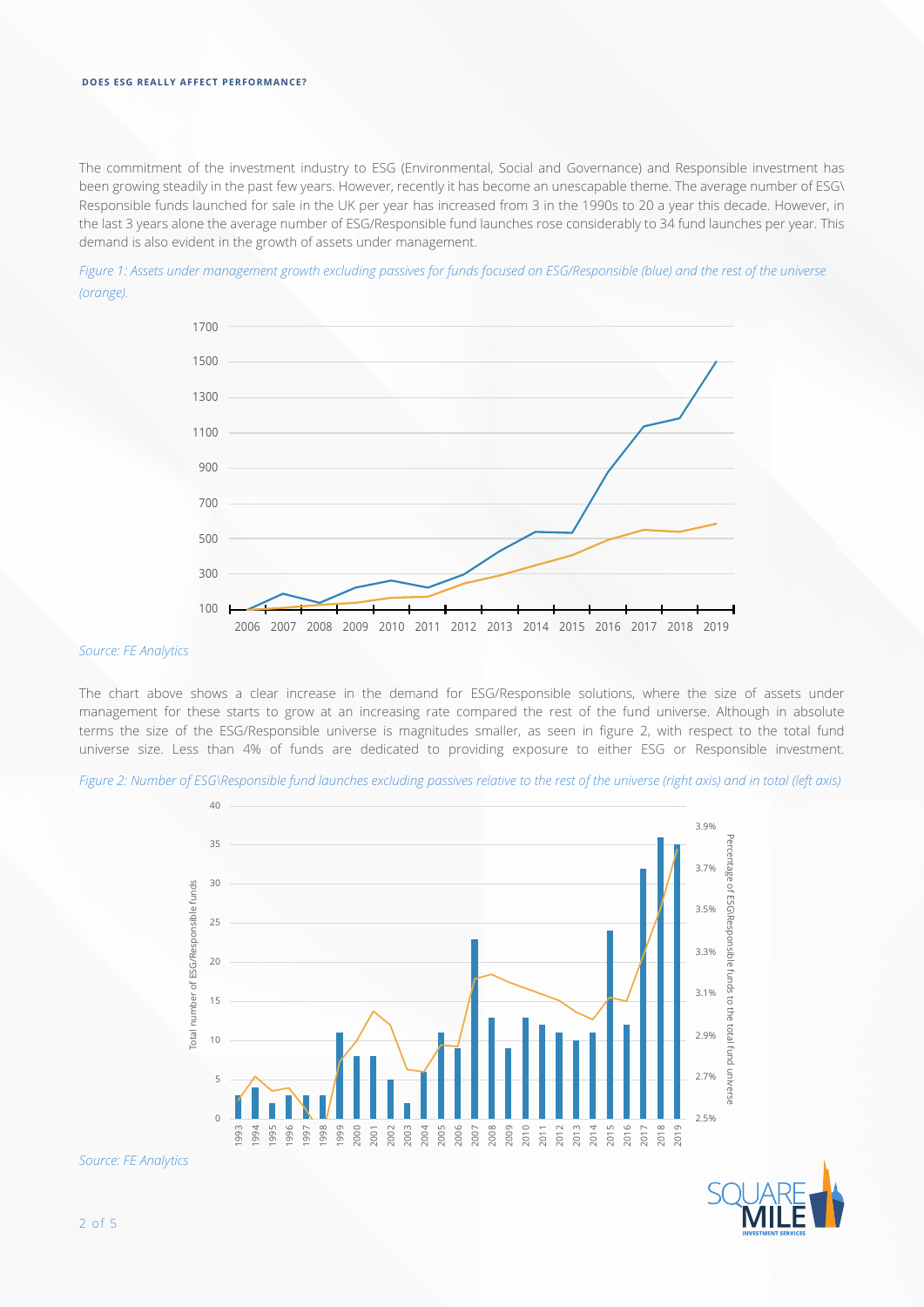### **DOES ESG REALLY AFFECT PERFORMANCE?**

Recently, the research investigating links between ESG factors and stock performance has been revived as investment professionals are looking for a clearer understanding of the factors in play. Some would argue that when the investment universe is limited, like in the case of exclusion based methodologies, the result be manifested by a reduced performance over the longer term. The counterargument would be that by focusing on the ESG factors, Governance in particular, an investor should avoid company "blow-ups", therefore achieving both positive performance over the longer term and a lower level of absolute risk.

In the following paragraphs we focus on the performance characteristics of ESG and Responsible mutual funds in the UK market relative to their peers. No differentiation has been made made based on the depth or method of ESG implementation used, nor whether the ESG mandate is included for strategic or altruistic reasons.

The chart below shows the average return of a 5 year investment in ESG\Responsible funds relative to the rest of the universe in the three main equity asset classes from December 2012 to December 2019. The chart can be interpreted as follows: if a 5 year investment into an ESG\Responsible UK fund peer group ended in December 2019 it would produce on average an annualised return of 1.8% greater than the same investment in a non ESG\Responsible fund. In this way, the success of a 5 year investment can be traced over time for each asset class considered.





## *Source: FE Analytics*

A common assumption is that any ESG\Responsible factor related performance benefit would probably be cancelled out by the cost of investment implementation. Analysis of the performance over long investment horizon reinforces this point. It shows that an ESG\Responsible focused investment would not cause a severe underperformance compared to a conventional fund management. We also note that ESG factor influence can be region specific, where the ESG factors would have a more pronounced effect. In some cases, like in UK peer group it may also result in a strong outperformance.

In summary, ESG\Responsible has either a strong or a minor effect on the outperformance. It is possible that with the increasing demand for training, as well as, competition driven cost cutting, the performance of these funds will continue to improve. Therefore, a practitioner in this space would observe an "ESG\Responsible time effect" where an increasing awareness of Responsible investment would lead to increasing complexity of ESG implementation and a reduction in the cost of investing resulting with positive increase in performance across this topic.

The theme of protection offered by ESG\Responsible funds is clearly highlighted when comparing average annual volatilities of a 5 year investment in these funds relative to their counter parts. On the chart below all negative values indicate less risk was taken by funds implementing ESG or Responsible funds compared to the funds which did not.

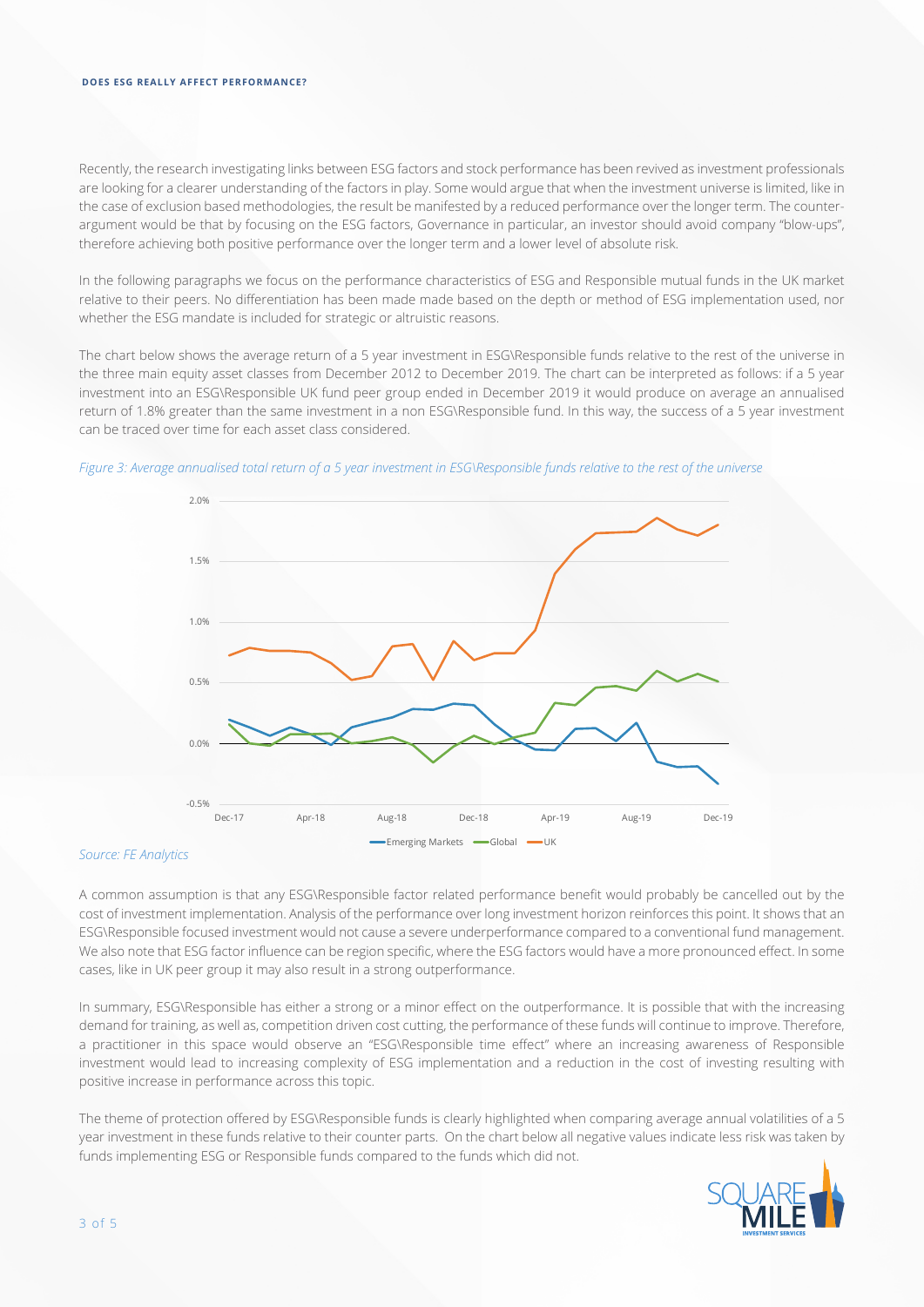

*Figure 4: Average annualised volatility of a 5 year investment in ESG\Responsible funds relative to the rest of the universe*

# *Source: FE Analytics*

This result would suggest that despite the potential limitation of a fund's investment universe, investors are not exposed to extra levels of risk. On the contrary, it is shown here that funds focusing on ESG factors and responsible implementation have achieved reduced level of risk through their focus on sustainable and stable businesses.

In summary, we showed that ESG and Responsible investment can have a minimal, if any, disadvantageous impact on a fund's performance. In fact, the opposite was shown to be true, these factors can have a positive impact on performance, both in terms of absolute return and the overall risk taken during the investment period. Therefore, the enhanced risk-adjusted returns justify the growing interest into ESG from the financial benefit perspective. Furthermore, as ESG\Responsible investment evolves into a more defined investment strategy, its impact on performance will change over time.